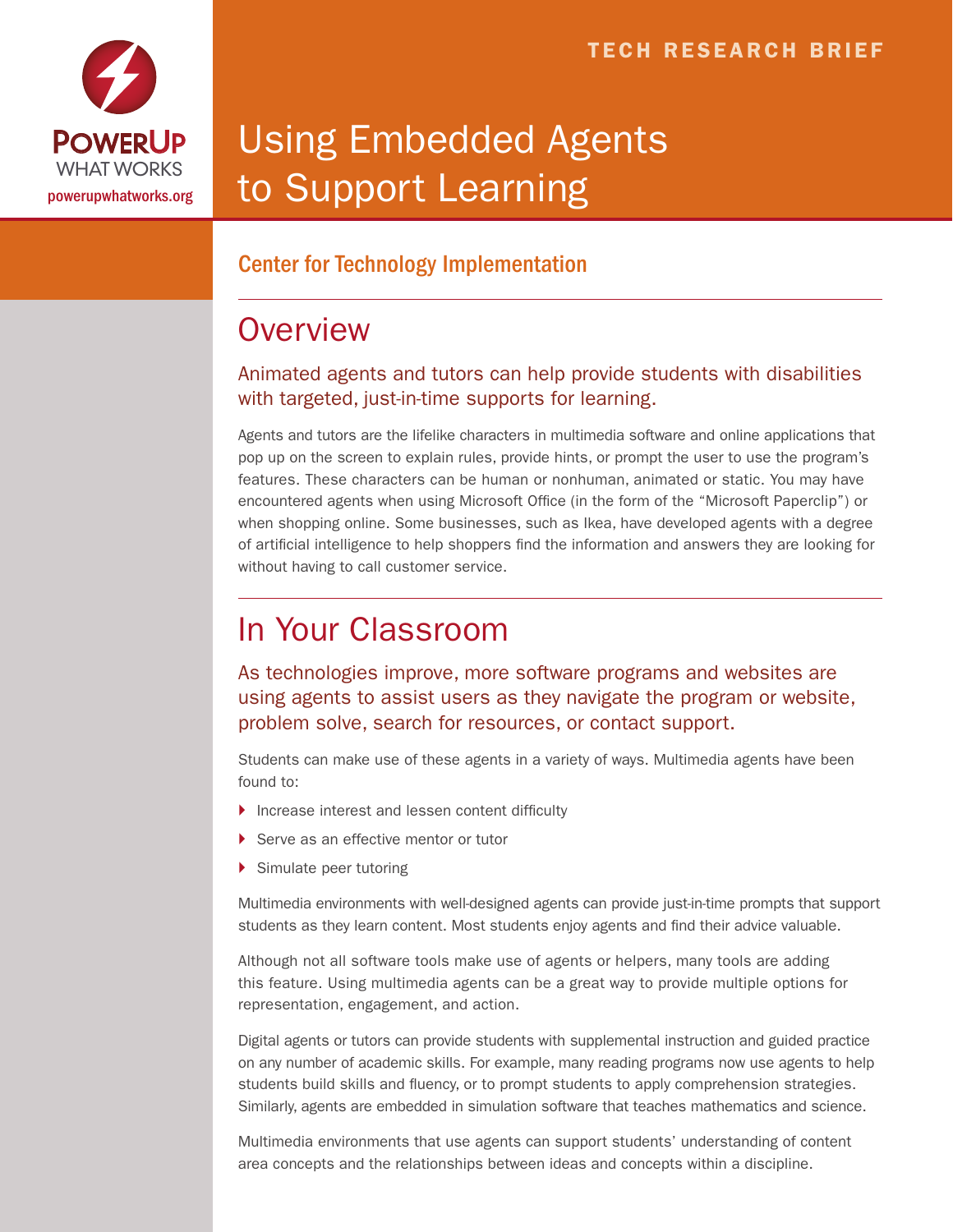#### Choosing Programs With Animated Agents

When evaluating multimedia programs for your classroom, it is important to determine what type of interaction the agent has with users, as well as the quality of the interaction it solicits from users. Focus on programs with agents that:

- } Ask questions that promote higher-order thinking ("why," "what if," and "how" questions).
- } Do not limit or define student thinking about a topic. Beware of agents that provide students with shallow definitions of key concepts. Look instead for tools that represent multiple perspectives and encourage deep thinking and reflection.
- } Speak in a personalized manner, meaning that they refer to students either by name or as "you." For example: "Now, I'm going to help you get started..."

### What the Research Says

A series of side-by-side comparison studies with youth and young adults have shown that student learning and interaction are enhanced when they have the opportunity to work with an embedded agent or tutor that is programmed to demonstrate emotions and to speak in a personalized manner (using "you" and "me/we") instead of a static graphic agent or voice narration only (Maloy, Razzaq, & Edwards, 2014; Moreno, 2005; Roll, Aleven, McLaren, & Koedinger, 2011; Ward, Cole, Bolanos, Buchenroth-Martin, et al., 2013; VanLehn, 2011).

In a recent study by Maloy, Razzaq, and Edwards (2014), fourth-grade students completed mathematics modules with the assistance of an online multimedia tutoring system for mathematical problem solving. Students chose one of four agents to act as a tutor: Estella Explainer, Chef Math Bear, How-to-Hound, or Visual Vicuna. Each agent offered problem-solving strategies from different points of view. Students using the online tutoring system achieved an average gain of 23.5 percent (pretest to posttest) across all modules and showed increased confidence in their ability to do mathematics (Maloy, Razzaq, & Edwards, 2014).

Two related studies investigated the use of The Help Tutor—an intelligent agent designed to provide feedback on student help-seeking efforts and determine the impact of this support on the development of student help-seeking skills (Roll, Aleven, McLaren, & Koedinger 2011). The Help Tutor was effective in improving students' help-seeking skills. Further, these improved help-seeking skills helped students to learn new content one month after the help-seeking support was no longer in place.

Further evidence supports the contention that virtual tutoring provided by agents can be as effective as human tutoring (Ward, Cole, Bolanos, Buchenroth-Martin, et al., 2013; VanLehn, 2011). For example, a study of My Science Tutor—an intelligent tutoring system designed to improve elementary school students' science learning—found that this tool was as effective as a human tutor, and more effective than no tutoring (Ward, et. al., 2013). These results confirmed the work of VanLehn (2011), who compared the effectiveness of human tutoring, computer tutoring, and no tutoring. He found that computer and human tutoring yielded similar results in student outcomes.

Atkinson (2002) evaluated student interactions with Peedy, a parrot with a personality, in a multimedia program designed to assist students with algebraic word problems. Undergraduate students working with Peedy reported less difficulty and had higher posttest scores than students in the control condition, who worked with the same narration but without the Peedy agent. Moreover, students who worked with a talking version of Peedy benefited on posttests

PAGE 2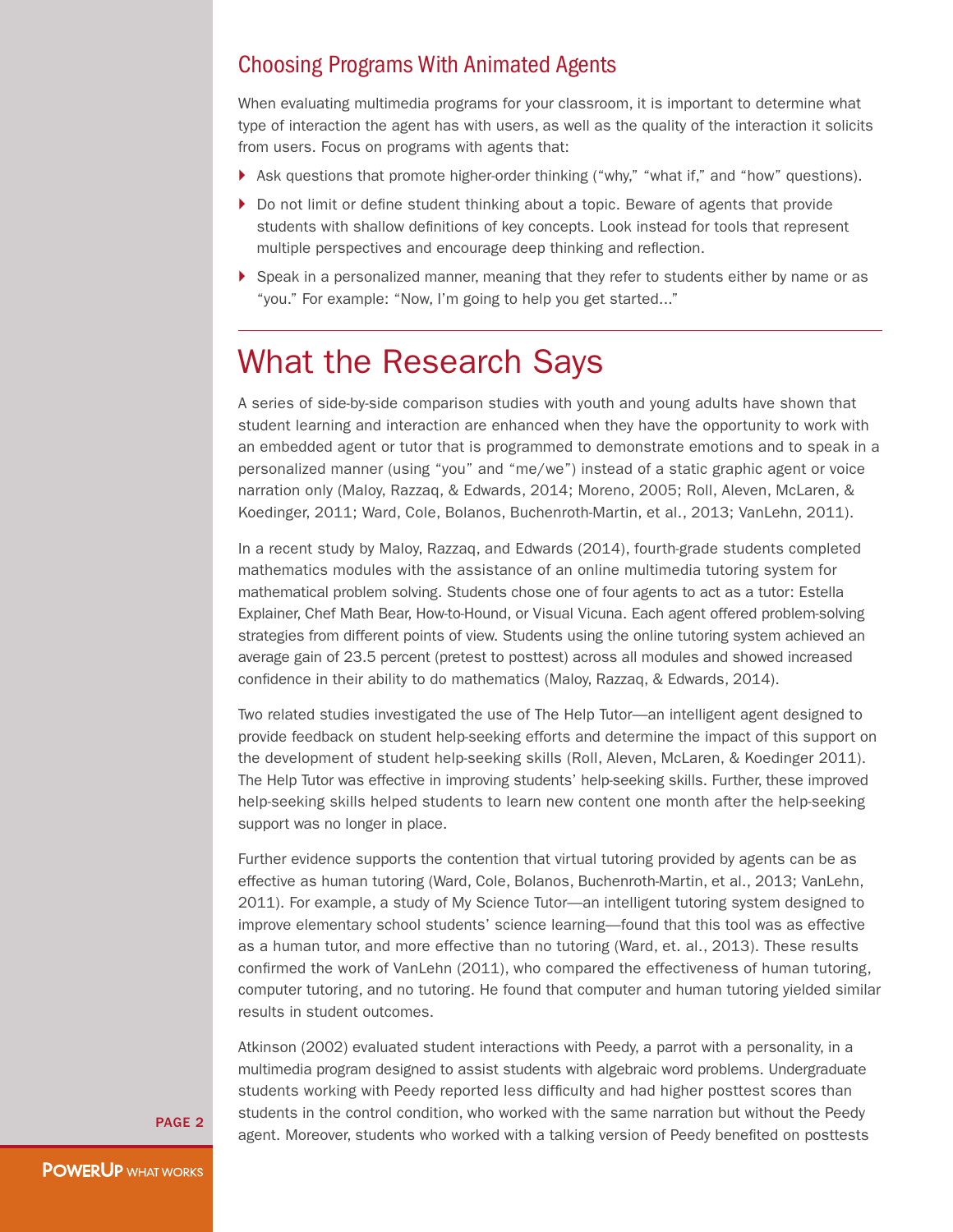more than students who worked with a version of Peedy that presented written explanations in a thought bubble. Students in a study by Moundridou and Virvou (2002) also reported experiencing less difficulty and greater enjoyment with a multimedia program featuring an agent that helped students solve algebraic equations than they did when using the program without the agent.

In another study, middle school students worked with multiple versions of a multimedia agent called "Herman the Bug" within a multimedia program about botany (Lester, Stone, & Stelling, 1999). Changes in test scores demonstrated that all students learned the material, but students who worked with a speaking Herman reported higher levels of interest and engagement than their counterparts who worked with less interactive versions of Herman.

Researchers at the University of Memphis are designing agents that may increase reading comprehension by prompting students to self-explain their learning—i.e., asking themselves "why," "what if," and "how" questions—and engaging them in an interactive dialogue that reinforces reading strategies. AutoTutor and iSTART are two Web-based prototypes that incorporate such agents. Both have been shown to be effective at increasing comprehension of science content text among youth and young adults (Graesser, McNamara, & Van Lehn, 2005; Graesser et al., 2004). AutoTutor uses a human-like head to provide explanations, while iSTART uses a collection of three-dimensional agents, each performing a different function in the training module. Interactive dialogues are incorporated directly into the program through the agent or developed through peer interaction within student pairs. Peer dialogue around a multimedia learning experience has been shown elsewhere to improve learning for young adults (Craig, Driscoll, & Gholson, 2004).

An animated agent is an integral part of the commercial program Thinking Reader® (Tom Snyder Productions, Scholastic). This program embeds strategy instruction into award-winning novels for intermediate and middle school students and is based on research conducted with struggling adolescent readers (Dalton, Pisha, Eagleton, Coyne, & Deysher, 2001). These books are digitized and embedded with multiple supports, including human voice narration, text-tospeech technology, a multimedia glossary, background knowledge links, strategy instruction, and a work log. Agents prompt the students to "stop and think" (i.e., apply reading strategies) and provide corrective feedback on students' performance. These books have been shown to significantly improve the reading comprehension of struggling readers compared with traditional reciprocal teaching instruction (Dalton et al., 2001).

In another study, researchers developed a multimedia training environment called the Language Wizard/Player that included an agent named Baldi, who served as a speech-language tutor. This agent provided specific feedback on students' vocabulary and speech production. Baldi's skin could be made transparent to show the articulatory movements in the mouth and throat. The results showed that Baldi helped young children with autism to increase their vocabulary and generalize their new words to natural settings (Bosseler & Massaro, 2003).

PAGE 3